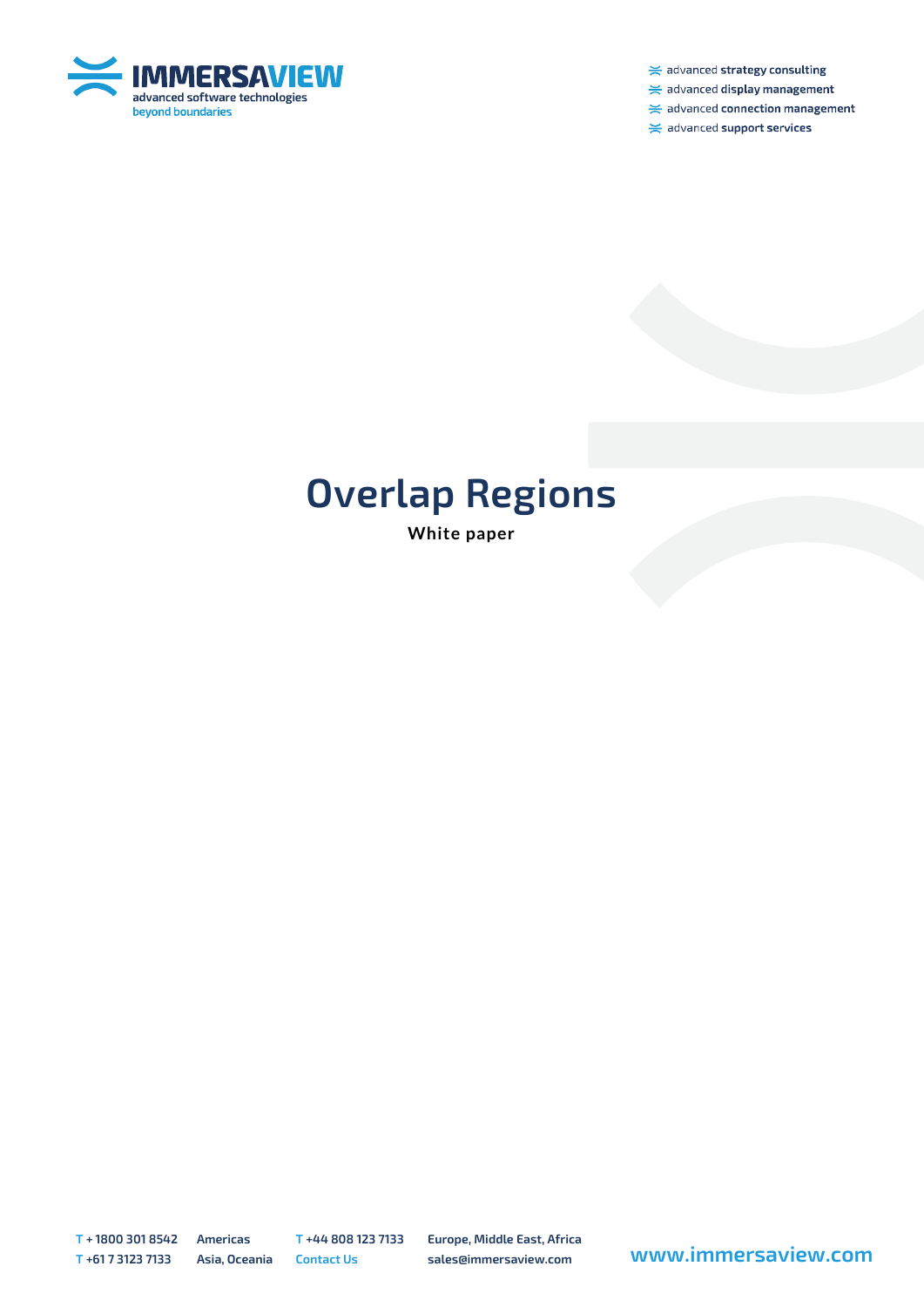

Before edge blending can occur, the projectors and software application need to be set-up so that an overlapping region between the edges of adjacent projectors is present.

In this overlapping area, edge blending is later applied. Three steps are required in order to produce an overlap region:

- Calculate the overlap region;
- Align the projectors to the calculated overlap; and
- Modify the software application to have the same calculated overlap region.

## **Calculate the overlap region.**

As an example, here we present overlapping regions based upon a three projector setup. Each projector has a resolution of 1280x1024 (SXGA).



Figure 1: Example overlapping regions of 3 SXGA displays

HELPFUL HINT: It is good to have a complete number of pixels and the same physical screen size when edge blending. However, because of different projector resolutions, it is good to standardize on the same overlapping region. In this example we use a 12.5% region because existing resolutions result in whole pixels:

XGA = 1024 \* 0.125 = 128 pixels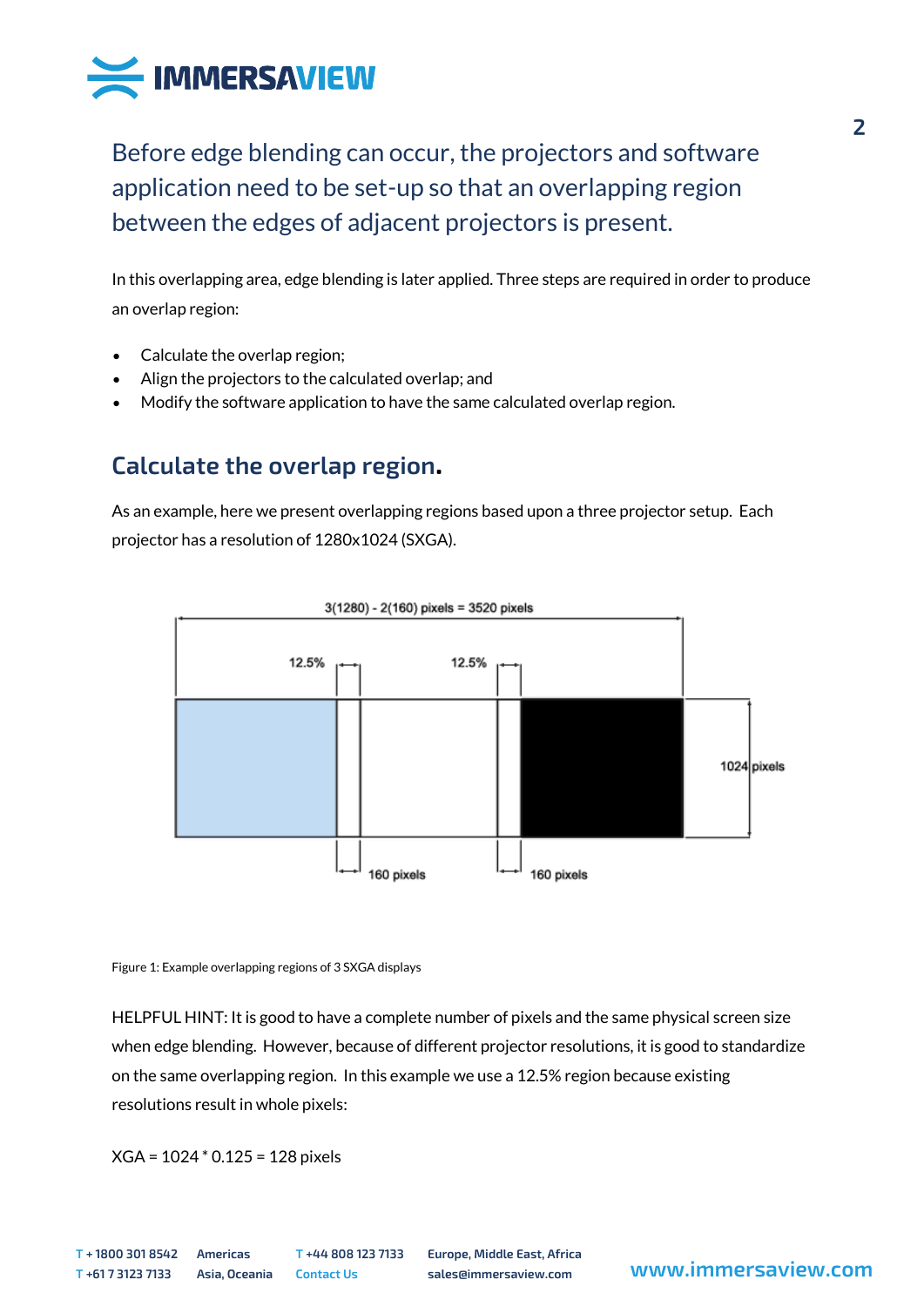

SXGA = 1280 \* 0.125 = 160 pixels

SXGA+ = 1400 \* 0.125 =175 pixels

720p = 1280 \* 0.125 = 160 pixels

1080p = 1920 \* 0.125 = 240 pixels

In the example described, the total available resolution of the three projectors titled horizontally before overlapping is:

3 x 1280 = 3840 x 1024 pixels

Taking our 12.5% overlap region, this equates to 160 pixels with our SXGA projectors (1280 x 0.125 = 160 pixels). As we have two overlapping regions between our three projectors (as shown in Figure 1), our overall displayed resolution will be:

3 x 1280 – 2(160) = 3520 x 1024 pixels.

Once the overlapping regions have been calculated, we can then align the projectors and software.

## **Align the projectors to produce the calculated overlap**



Figure 2: Projector layout with overlapping regions

**T + 1800 301 8542 Americas T +44 808 123 7133 Europe, Middle East, Africa <sup>T</sup> +61 7 3123 7133 Asia, Oceania Contact Us sales@immersaview.com www.immersaview.com**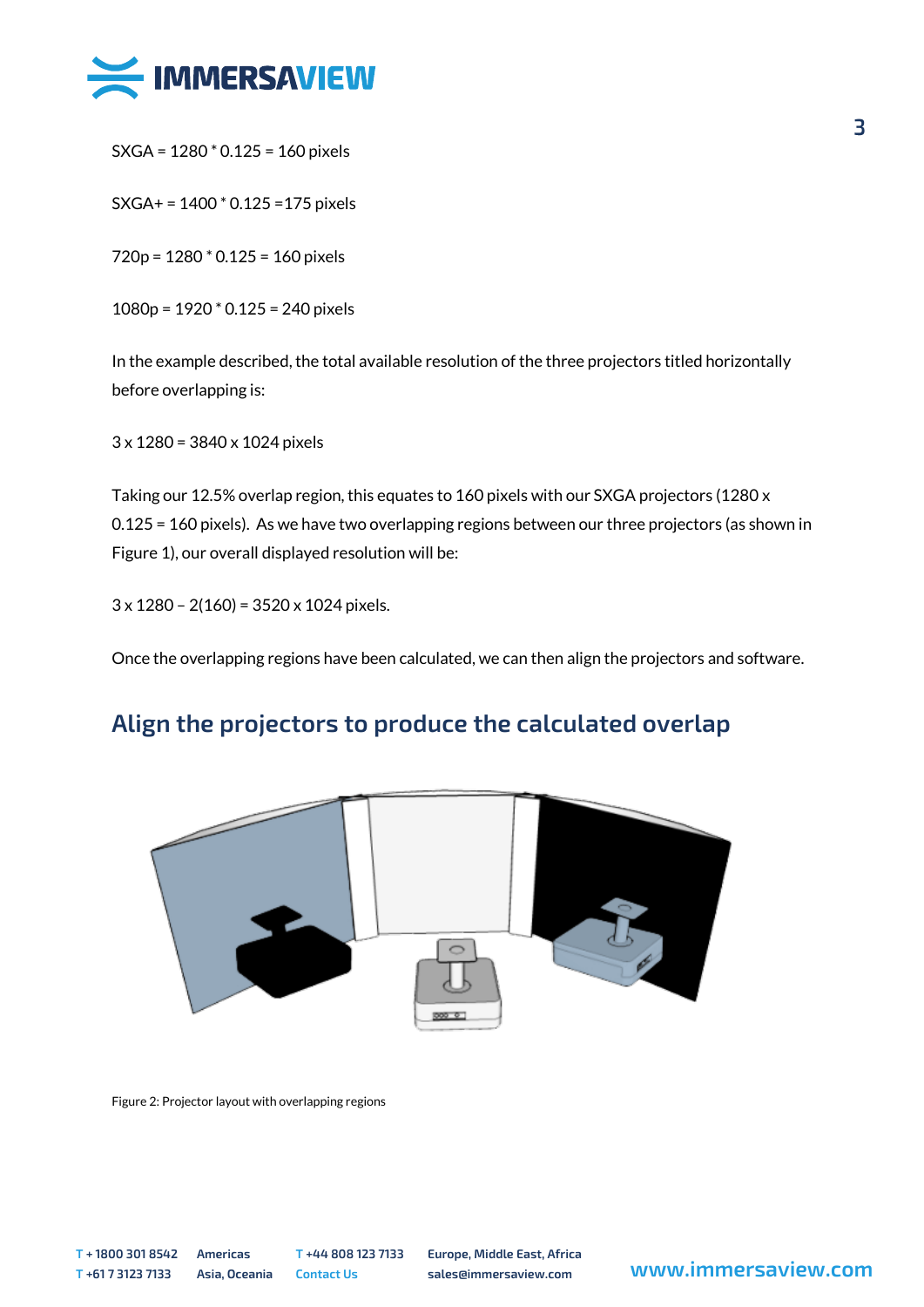

The exact layout of the projectors will change depending upon screen size, screen shape and the optics of specific projectors used. Here for illustrative purposes, we show an example of projector placement on a curved screen with the overlapping regions described above.

Once the projectors are aligned, overlapped and ready to go, the software then has to be adjusted to provide the same overlapping regions.

3) Modify the software application to have the same calculated overlap region

Below we show an image before and after overlap regions are implemented. Figure 3 shows the original image and Figure 4 shows the overlap regions created to correspond to the same regions as described in Figure 1.



Figure 3: Original software image



Figure 4: Software setup to produce overlapped regions

**T + 1800 301 8542 Americas T +44 808 123 7133 Europe, Middle East, Africa**

**<sup>T</sup> +61 7 3123 7133 Asia, Oceania Contact Us sales@immersaview.com www.immersaview.com**